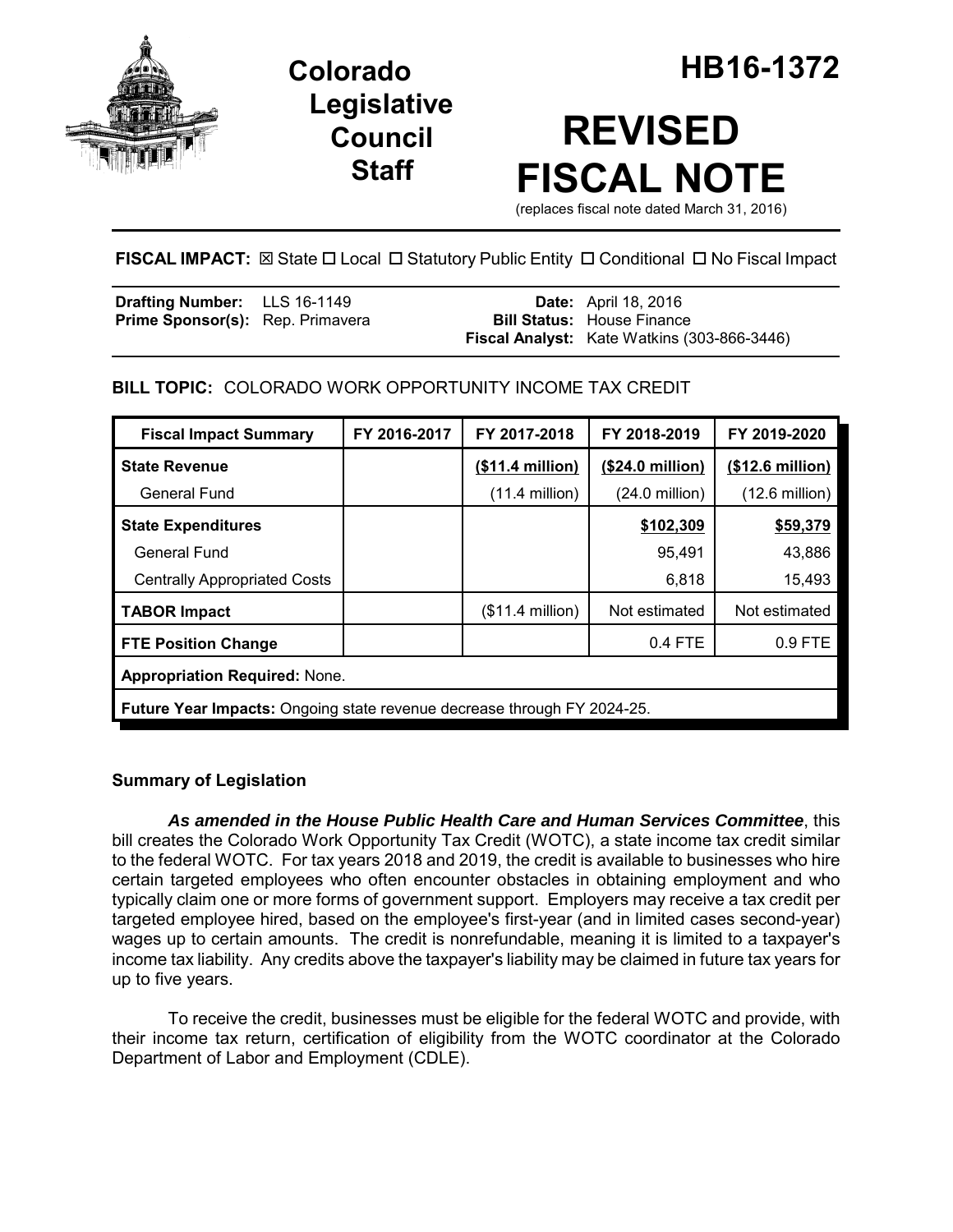# **Background**

The federal WOTC was extended through tax year 2019 with the passage of the Protecting Americans from Tax Hikes Act of 2015. Target employee groups under the federal WOTC and under this bill include the following:

- unemployed and disabled veterans;
- individuals receiving long-term unemployment benefits;
- long- and short-term Temporary Assistance for Needy Families (TANF) recipients;
- food stamp (SNAP) recipients;
- vocational rehabilitation referred individuals;
- ex-felons;
- supplemental security income (SSI) recipients;
- designated community residents living in empowerment zones or rural renewal counties; and
- summer youth employees living in empowerment zones.

Based on current designations, no areas of Colorado are designated as empowerment zones, but Cheyenne, Kiowa, and San Juan counties are designated as rural renewal counties.

Table 1 summarizes the allowable federal WOTC and the credit under HB16-1372. Both credits are calculated as a percentage of up to a certain amount of an employee's first-year wages based on the duration of employment. In the case of long-term TANF recipients, the credit may be claimed for both first- and second-year wages.

| Table 1. Allowable Tax Credits Under Federal Law and HB16-1372   |                                                                    |                                                                    |  |  |
|------------------------------------------------------------------|--------------------------------------------------------------------|--------------------------------------------------------------------|--|--|
| <b>Target Group</b>                                              | <b>Federal Credit</b>                                              | <b>HB16-1372 Credit</b>                                            |  |  |
| <b>Veterans</b>                                                  | Percent of Employee's First Year Wages                             |                                                                    |  |  |
| 120 to 400 hours worked<br>400+ hours worked<br>Cap per employee | 25% of up to \$24,000*<br>40% of up to \$24,000*<br>Up to \$9,600* | 25% of up to \$4,800<br>40% of up to \$4,800<br>Up to \$1,920      |  |  |
| <b>All Other Targeted Employees</b>                              | Percent of Employee's First Year Wages                             |                                                                    |  |  |
| 120 to 400 hours worked<br>400+ hours worked<br>Cap per employee | 25% of up to \$6,000<br>40% of up to \$6,000<br>Up to \$2,400**    | 25% of up to \$4,500<br>40% of up to \$4,500<br>Limited to \$1,800 |  |  |
| <b>Long-Term TANF Recipients</b>                                 | Percent of Employee's First and Second Year Wages                  |                                                                    |  |  |
| 120 to 400 hours worked<br>400+ hours worked<br>Cap per employee | <b>None</b><br>50% of up to \$18,000<br>Up to \$9,000              | 25% of up to \$10,000<br>50% of up to \$10,000<br>Up to \$5,000    |  |  |

*\* Credit limitations differ depending on a veteran's disability and unemployment status.*

*\*\* The credit is limited to \$1,200 for summer youth.*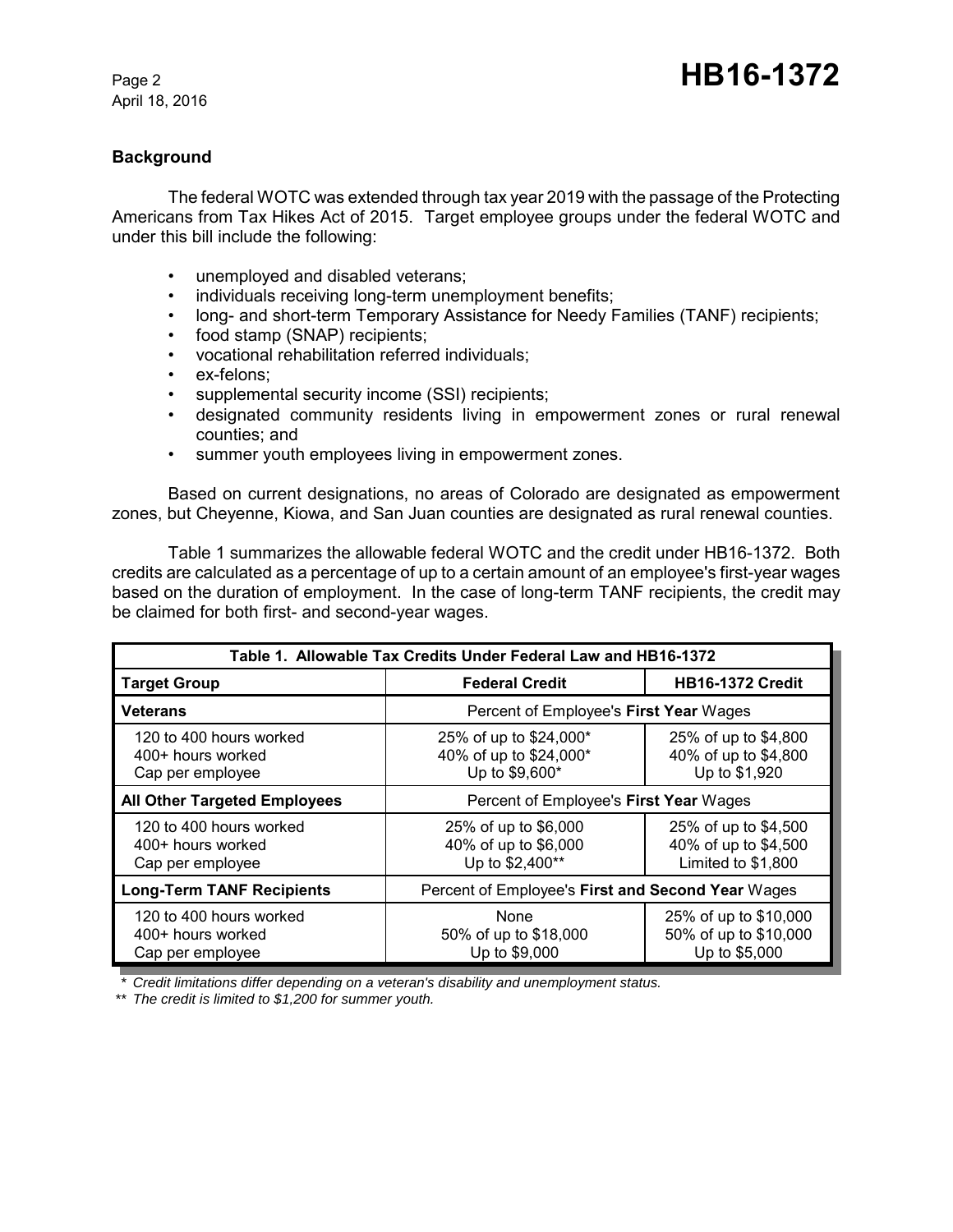#### **State Revenue**

**This bill is estimated to reduce General Fund revenue by \$11.4 million in FY 2017-18 (half-year impact), \$24.0 million in FY 2018-19, and \$12.6 million in FY 2019-20 (half-year impact).** To the extent that credits exceed taxpayers' income tax liabilities and these amounts are carried forward, the revenue impact may be carried forward through FY 2024-25.

*Data and assumptions.* Data from the CDLE show that for calendar year 2015, 2,528 employers obtained certifications for 23,240 employees under the federal WOTC. Veterans represent 24.9 percent of these certified employees and long-term TANF recipients represent 6.9 percent. This fiscal note makes the following assumptions:

- The number of employers claiming the credit will grow to 2,800 in tax year 2018 and to 3,100 in tax year 2019. Employers will average 9.2 certified employees during these years, the same average as the data show for 2015;
- The maximum allowable credit is assumed for two-thirds of certified employees. This assumption accounts for employees who do not fulfill the retention requirement of the federal credit or who work fewer than 400 hours at a low hourly wage; and
- Employers' income tax liabilities will limit the amount claimed by a factor of 72 percent. This assumption accounts for the assumed composition of employers claiming the credit (corporate versus other types of filers) and the average income tax liabilities of these filers.

Using these assumptions, credit amounts were calculated for first year wages for veterans and non-veterans, and for second year wages for long-term TANF recipients separately using the population shares of these respective populations from data for 2015. Table 2 summarizes the number of employers, certified employees, and credit amounts projected for tax years 2018 and 2019.

| Table 2. Estimated Qualifying Employers and Credits Claimed Under HB16-1372 |                                |                                      |                                        |                                       |
|-----------------------------------------------------------------------------|--------------------------------|--------------------------------------|----------------------------------------|---------------------------------------|
| Tax Year                                                                    | Qualifying<br><b>Employers</b> | <b>Certified</b><br><b>Employees</b> | <b>Total Credits</b><br><b>Claimed</b> | <b>Average Credit</b><br>per Employer |
| 2018                                                                        | 2.800                          | 25,741                               | \$22.8 million                         | \$8,136                               |
| 2019                                                                        | 3.100                          | 28,498                               | \$25.2 million                         | \$8,136                               |

# **TABOR Impact**

This bill reduces state revenue to the General Fund, which will reduce the amount of money required to be refunded under TABOR. TABOR refunds are paid out of the General Fund. Table 3 shows the projected impact on the mechanisms used to refund the TABOR surplus in current law. Revenue is refunded in the year following the year in which it is collected. Since the bill reduces both revenue to the General Fund and the refund obligation by equal amounts, there is no net impact on the amount of money available in the General Fund for the budget. However, the bill will reduce money available for the General Fund budget in the future during years the state does not collect money above the TABOR limit. This bill is expected to reduce the TABOR surplus by \$11.4 million in FY 2017-18, reducing the amount of revenue refunded through the Six Tier Sales Tax Refund by an equal amount.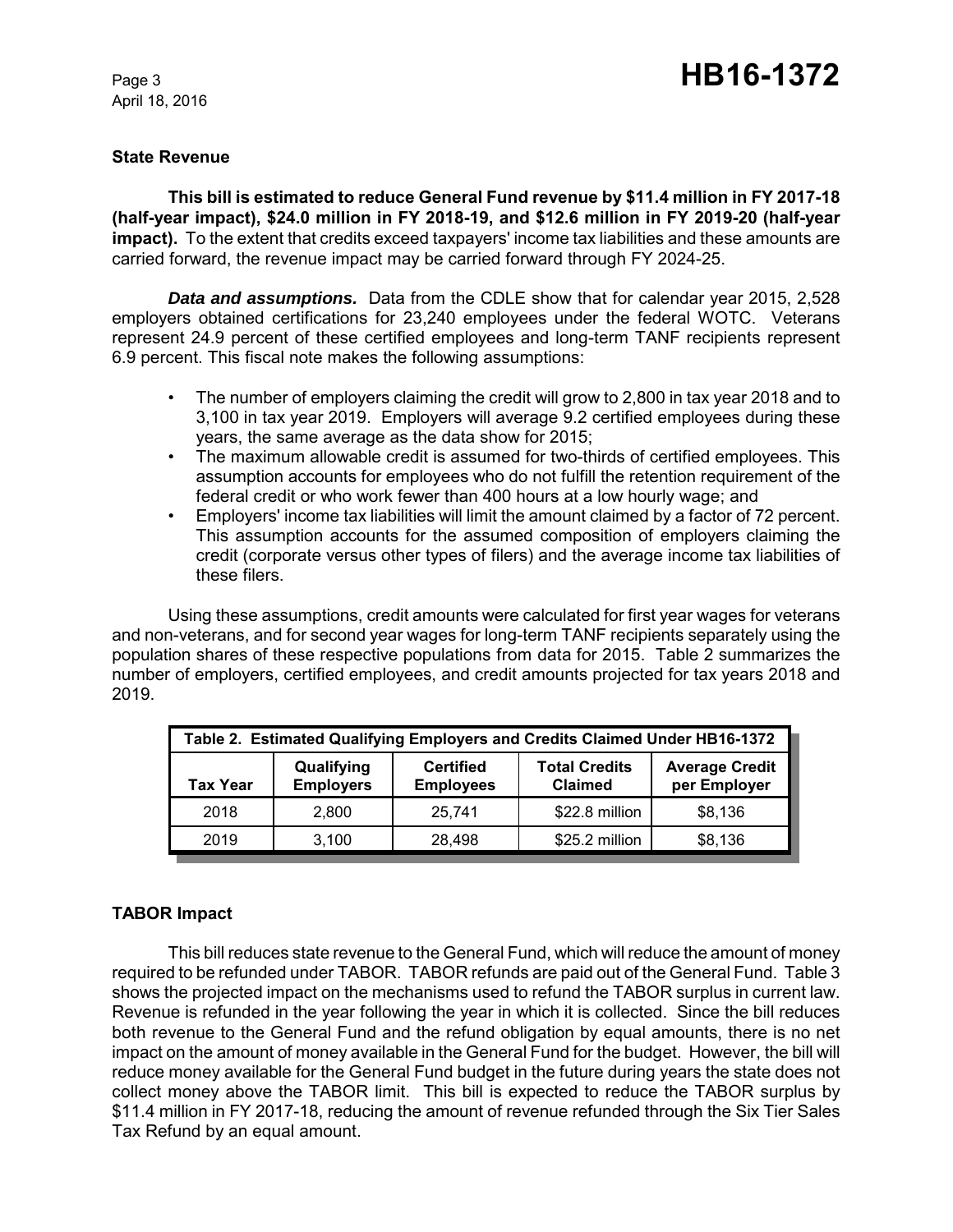| Table 3. Impact of HB16-1372 on Current Refund Mechanisms                                                        |                                                                 |                                                                 |  |  |
|------------------------------------------------------------------------------------------------------------------|-----------------------------------------------------------------|-----------------------------------------------------------------|--|--|
|                                                                                                                  | <b>FY 2016-17 Surplus</b><br>FY 2017-18 Refund<br>Tax Year 2017 | <b>FY 2017-18 Surplus</b><br>FY 2018-19 Refund<br>Tax Year 2018 |  |  |
| <b>Current Law</b><br>Revenue above the TABOR limit<br>Income Tax Rate Reduction<br>Sales Tax Refund             | \$59.3 million<br>59.3 million                                  | \$246.1 million<br>230.1 million<br>16.0 million                |  |  |
| HB 16-1372<br>Revenue above the TABOR limit<br>Income Tax Rate Reduction<br>Sales Tax Refund                     | 59.3 million<br>59.3 million                                    | 234.7 million<br>230.1 million<br>4.6 million                   |  |  |
| <b>Change from Current Law</b><br>Revenue above the TABOR limit<br>Income Tax Rate Reduction<br>Sales Tax Refund | O                                                               | $(11.4$ million)<br>$(11.4$ million)                            |  |  |

*Source: Legislative Council Staff March 2016 forecast.*

#### **State Expenditures**

**This bill will increase state General Fund expenditures by \$102,309 and 0.4 FTE in FY 2018-19 and \$59,379 and 0.9 FTE in FY 2019-20 for the Department of Revenue and Department of Labor and Employment.** Costs to administer this bill include personal services, programming, testing, and form change costs, as summarized in Table 4 and explained below.

| Table 4. Expenditures Under HB16-1372                 |            |            |            |            |  |
|-------------------------------------------------------|------------|------------|------------|------------|--|
| <b>Cost Components</b>                                | FY 2016-17 | FY 2017-18 | FY 2018-19 | FY 2019-20 |  |
| <b>Personal Services</b>                              |            |            | \$17,034   | \$38,328   |  |
| <b>FTE</b>                                            |            |            | 0.4 FTE    | 0.9 FTE    |  |
| <b>Operating Expenses and Capital Outlay</b><br>Costs |            |            | \$380      | \$5,558    |  |
| GenTax Programming                                    |            |            | 65,600     |            |  |
| GenTax Testing                                        |            |            | 7,677      |            |  |
| Form Change Costs                                     |            |            | 4,800      |            |  |
| Centrally Appropriated Costs*                         |            |            | 6,818      | 15,493     |  |
| <b>TOTAL</b>                                          |            |            | \$102,309  | \$59,379   |  |

*\* Centrally appropriated costs are not included in the bill's appropriation.*

The state may experience savings to certain programs that could offset the fiscal impact of this bill. This would occur only to the extent that solely because of the passage of this bill a new job is created, a person is hired into a qualifying job that would not have otherwise found employment, this person is able to be removed from state-funded programs, and does not obtain the job at the cost of another individual whose employment would have resulted in removal from state-funded programs of equal or greater value.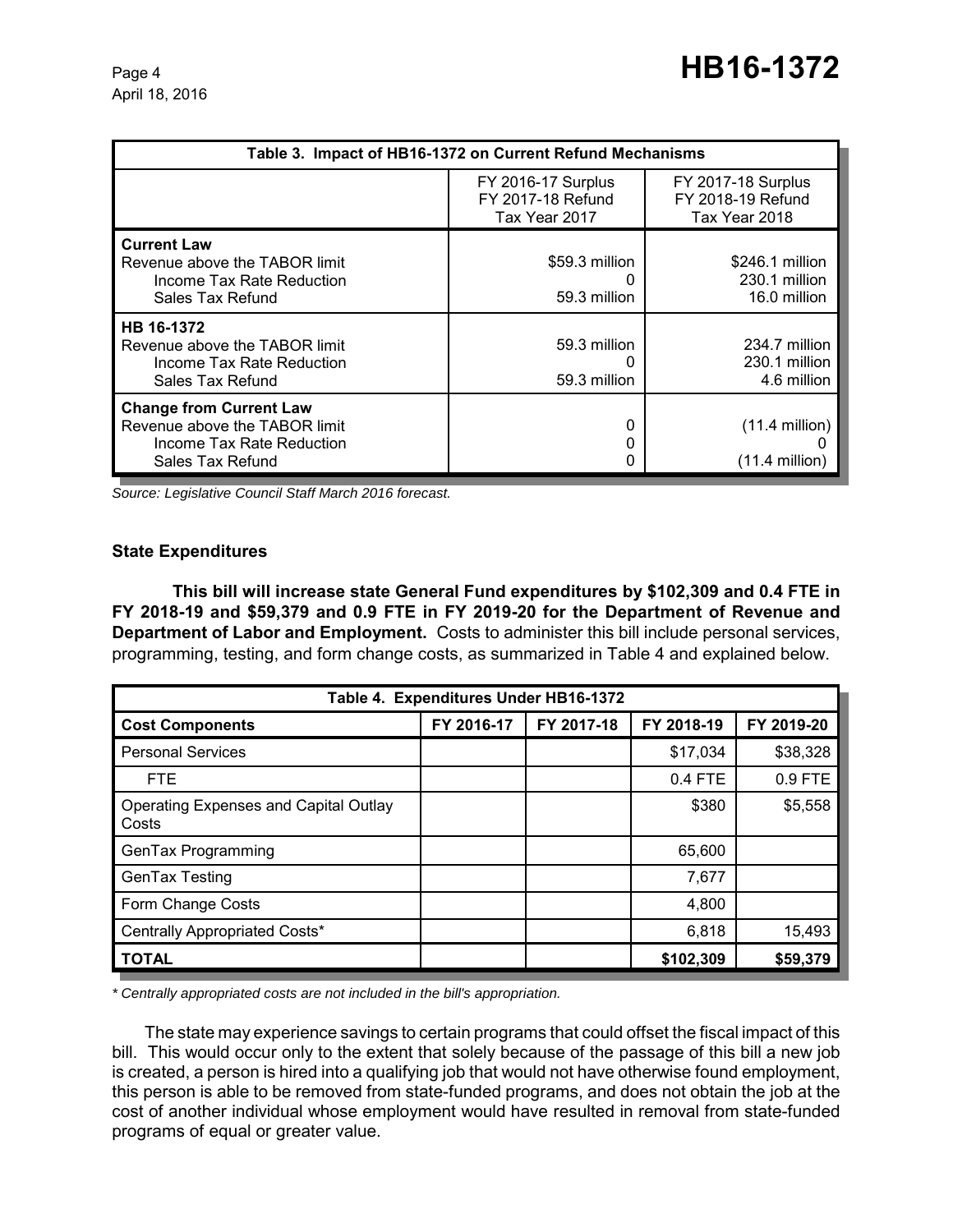**Department of Revenue (DOR).** This bill requires changes to DOR's GenTax software system. Changes are programmed by a contractor at a rate of \$200 per hour. The changes in this bill are expected to increase General Fund expenditures by \$65,600 representing 328 hours of programming. GenTax testing for this bill will require the expenditures for contract personnel totaling \$7,677, representing 320 hours of testing at a rate of \$24 per hour. This fiscal note assumes a 15 percent review rate for all taxpayers claiming the credit, which will require 0.4 FTE in FY 2018-19 accounting for the payday shift, and 0.9 FTE in FY 2019-20.

**Personnel and Administration (DPA).** Scanning and imaging software will require modification to implement changes under the bill. This will require \$1,200 per income tax form for four forms (104CR, 106CR, 112CR, and a new schedule for employee information), totaling \$4,800 in FY 2018-19. These funds will be reappropriated from DOR to the document management line for DPA. Review and auditing will also result in document management costs for an estimated 15 percent of filers. These costs are expected to be accomplished within existing appropriations.

**Department of Labor and Employment (CDLE).** CDLE receives federal funds to administer the federal WOTC. While this bill may increase the number of employers claiming the federal credit, this fiscal note assumes that any additional workload created can be accomplished within existing appropriations. To the extent that this fiscal note underestimates the number of employers or certified employees, an FTE allocation may be required if additional federal funds are not provided. Should this occur, this analysis assumes CDLE will request FTE through the annual budget process.

*Centrally appropriated costs.* Pursuant to a Joint Budget Committee policy, certain costs associated with this bill are addressed through the annual budget process and centrally appropriated in the Long Bill or supplemental appropriations bills, rather than in this bill. The centrally appropriated costs subject to this policy are estimated in the fiscal note for informational purposes and summarized in Table 5.

| Table 5. Centrally Appropriated Costs Under HB16-1372                   |            |            |            |            |  |
|-------------------------------------------------------------------------|------------|------------|------------|------------|--|
| <b>Cost Components</b>                                                  | FY 2016-17 | FY 2017-18 | FY 2018-19 | FY 2019-20 |  |
| Employee Insurance (Health, Life, Dental,<br>and Short-term Disability) |            |            | \$3,200    | \$7,199    |  |
| Supplemental Employee Retirement<br>Payments                            |            |            | 1,458      | 3,434      |  |
| <b>Leased Space</b>                                                     |            |            | 2,160      | 4,860      |  |
| <b>TOTAL</b>                                                            |            |            | \$6,818    | \$15,493   |  |

## **Effective Date**

The bill takes effect upon signature of the Governor, or upon becoming law without his signature. This credit is repealed, effective December 31, 2024.